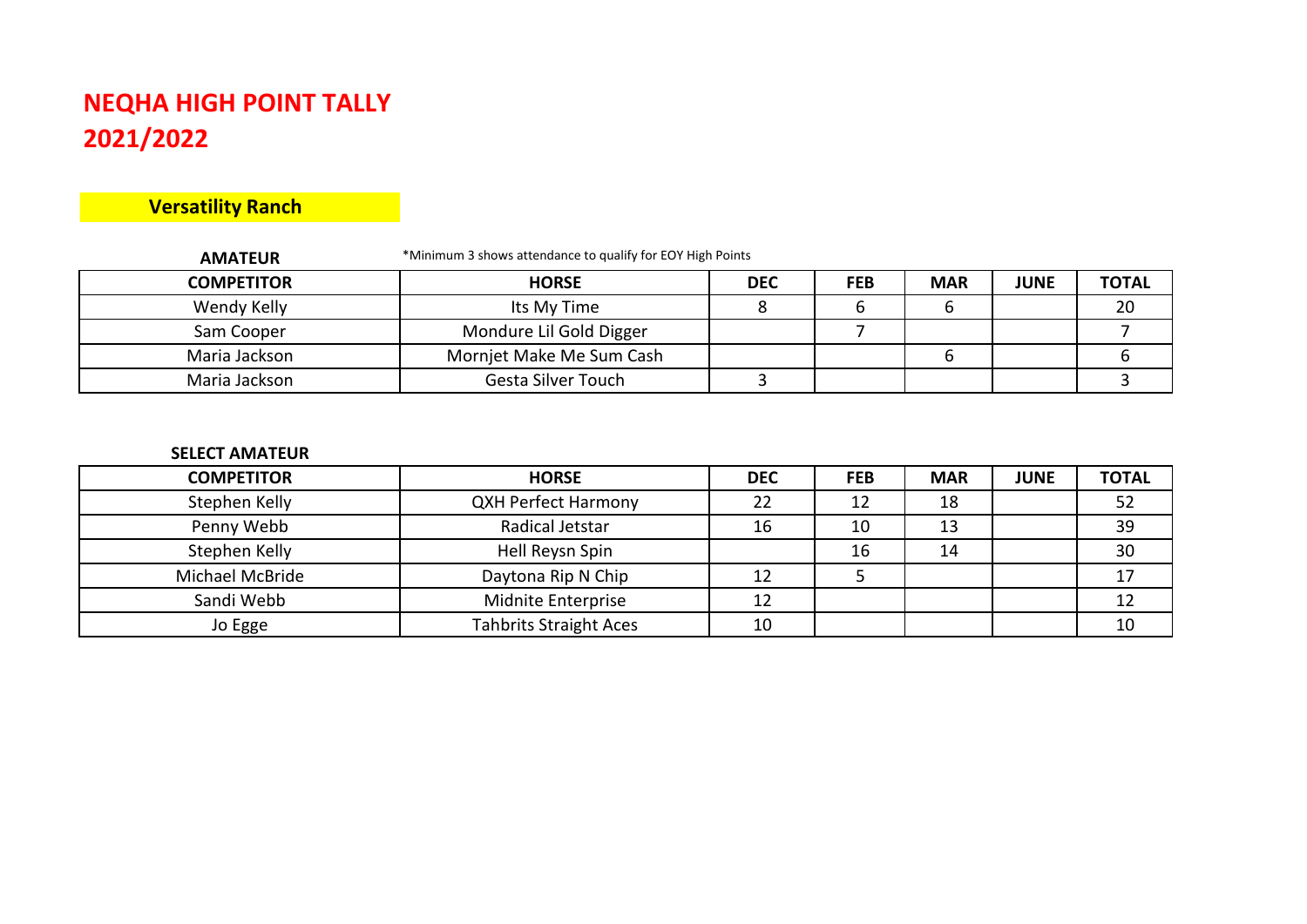| <b>ALL AGE</b>    |                            |            |            |            |             |              |
|-------------------|----------------------------|------------|------------|------------|-------------|--------------|
| <b>COMPETITOR</b> | <b>HORSE</b>               | <b>DEC</b> | <b>FEB</b> | <b>MAR</b> | <b>JUNE</b> | <b>TOTAL</b> |
| Penny Webb        | Radical Jetstar            | 15         | 15         | 14         |             | 44           |
| Sara Welk         | <b>Fascinator Down</b>     | 21         | 12         |            |             | 33           |
| Wendy Kelly       | Its My Time                | 14         | 5.         | 11         |             | 30           |
| Stephen Kelly     | <b>QXH Perfect Harmony</b> |            | 13         | 17         |             | 30           |
| Michelle Garratt  | GPS One Awesome Oak        | 12         | 8          |            |             | 20           |
| Stephen Kelly     | Hell Reysn Spin            |            |            | 17         |             | 17           |
| Sue Williams      | Cee N Somethin Hot         |            | 15         |            |             | 15           |
| Sandi Webb        | Midnite Enterprise         | 8          |            |            |             | 8            |
| Maria Jackson     | <b>Gest A Silver Touch</b> | 3          |            |            |             |              |

**ROOKIE**

| <b>HORSE</b>                    | <b>DEC</b> | <b>FEB</b>     | <b>MAR</b> | <b>JUNE</b> | <b>TOTAL</b> |
|---------------------------------|------------|----------------|------------|-------------|--------------|
| Handsome Xtra Oak               | 11         | 21             | 12         |             | 44           |
| La Summer Touch                 |            | 19             | 15.5       |             | 34.5         |
| Myown Sugar Rush-HSH            | 19         | 12             |            |             | 31           |
| <b>Big River Rise and Shine</b> |            |                | 15         |             | 15           |
| Crumpet                         | 5          | 8              |            |             | 13           |
| Peptos Two Proud                | 10         |                |            |             | 10           |
| Rocky                           | 9          |                |            |             | 9            |
| Kid Rock                        |            |                | 7          |             | 8            |
| TLP Senorita Wilhelmina         |            |                | 7.5        |             | 7.5          |
| Kosciuszko Banjo Paterson       | 6          |                |            |             |              |
| <b>Stanton Spinner</b>          |            | 6              |            |             | 6            |
| Rhondu Sheriffs Fiddler         | 3          |                |            |             | 3            |
| Good N Slick                    |            | 3              |            |             | 3            |
| Simply Red                      |            | $\overline{2}$ |            |             | 2            |
|                                 |            |                |            |             |              |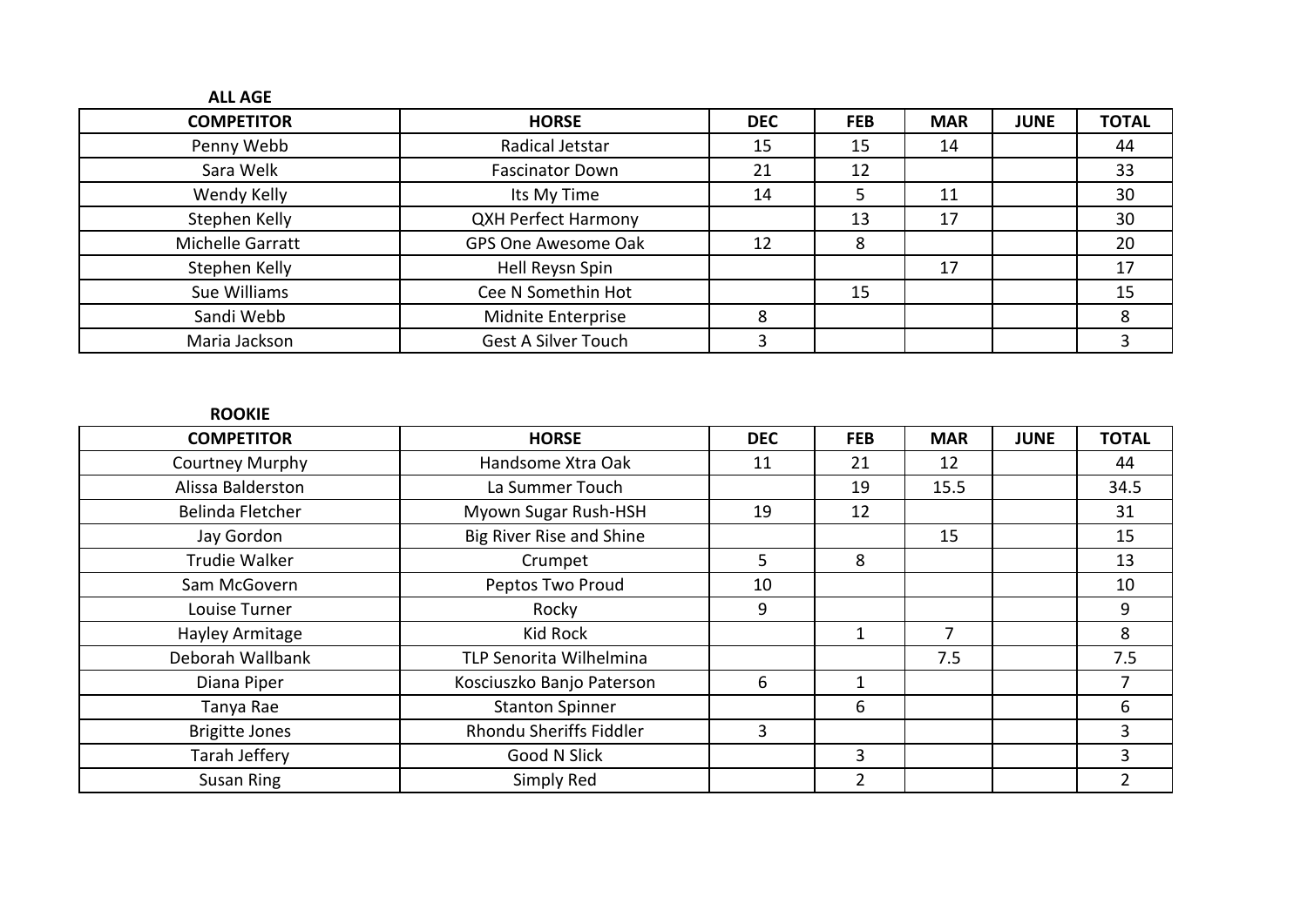## **YOUTH/BEGINNER YOUTH**

| <b>HORSE</b>    | <b>COMPETITOR</b>     | <b>DEC</b> | <b>FEB</b> | <b>MAR</b> | <b>JUNE</b> | <b>TOTAL</b> |
|-----------------|-----------------------|------------|------------|------------|-------------|--------------|
| Matilda Dunbier | Eagleview Desert Rose |            |            |            |             |              |
| Mia Goodwin     | El Dorado             |            |            |            |             |              |
|                 |                       |            |            |            |             |              |